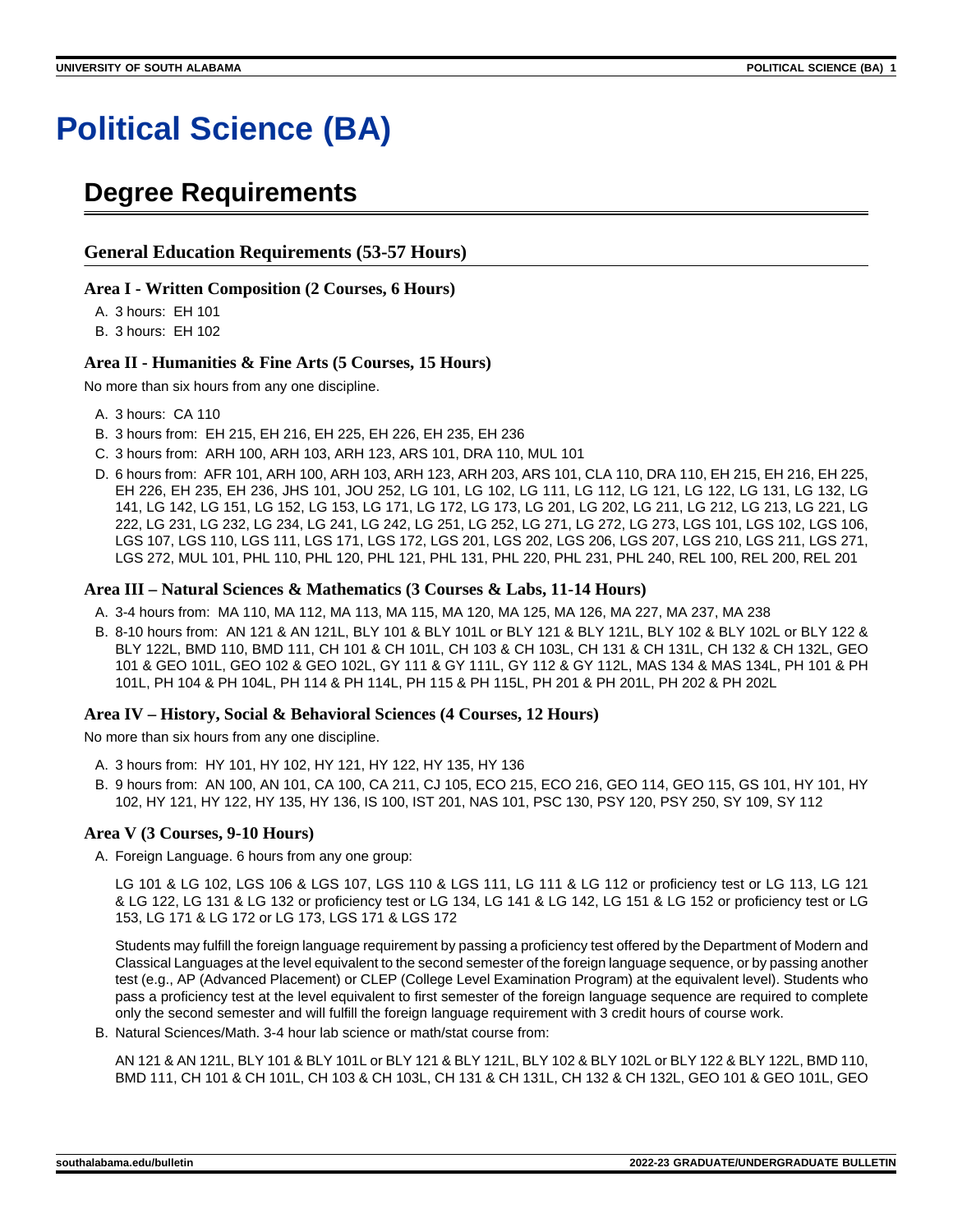\_\_\_\_\_\_\_\_\_\_\_\_\_\_\_\_\_\_\_\_\_\_\_\_\_

102 & GEO 102L, GY 111 & GY 111L, GY 112 & GY 112L, MAS 134 & MAS 134L, PH 101 & PH 101L, PH 104 & PH 104L, PH 114 & PH 114L, PH 115 & PH 115L, PH 201 & PH 201L, PH 202 & PH 202L, ST 210, MA 113-299 (except 201 and 202).

Students must complete a 6 credit hour sequence either in literature (Area II – EH 215 & EH 216, EH 225 & EH 226, or EH 235 & EH 236) or history (Area IV – HY 101 & HY 102 or HY 135 & HY 136 or HY 121 & HY 122).

All undergraduates must complete two designated writing credit (W) courses, at least one of which must be in the student's major or minor.

## **Major Requirements (36 Hours)**

## **Political Science Core (5 Courses, 15 Hours)**

A. 15 hours: PSC 130, PSC 250, PSC 270, PSC/CJ 310 (W), PSC 492 (W)

### **Political Science Electives (7 Courses, 21 Hours)**

A. 21 hours: PSC 300-400 Level Electives

## **Minor Requirements (18-24 Hours)**

A minor is required for this degree program

**Notes:**

## **Additional Information**

Majors in Arts and Sciences may be completed with a minimum of 120 semester hours unless designated otherwise. At least 30 hours of course work, which represents 25% of the required 120 hours, must be at the upper division level in order to fulfill the University's residency requirement. At least 15 of the 30 upper-division hours must be in the major or concentration area. An overall grade-point-average (GPA) of 2.0 is required for graduation. In addition, a minimum GPA of 2.0 is required in the student's major or concentration area.

The major in political science requires 36 semester hours, including PSC 130, PSC 250, PSC 270, PSC/CJ 310, and PSC 492 (W)---plus 21 hours of PSC electives at the 300/400 level. PSC 130 is a prerequisite for most other PSC courses. Political Science majors must earn a grade of "C" or higher in PSC 130 and also in the Capstone Seminar, PSC 492 (W). Students pursuing a degree in Political Science must have a minor in another discipline.

In addition, all political science majors must take the ETS major field test in political science and receive a satisfactory score (The standards for passing are determined by the Department of Political Science and Criminal Justice). Students with unsatisfactory scores on the ETS test can retake the test, or they may be required to repeat coursework in political science. The ETS is administered in the Capstone Seminar, PSC 492 (W), which is typically offered in the Fall Semester only. All PSC core courses must be completed prior to enrolling in PSC 492 (W).

All political science majors must demonstrate competency in oral and written communication. Students will be expected to deliver presentations, particularly in the Capstone Seminar. The University of South Alabama requires two Writing-Intensive (W) courses for graduation. PSC 492 (W) fulfills one Writing-Intensive requirement, and CJ/PSC 310 (W) fulfills the second.

## **Graduation Plan**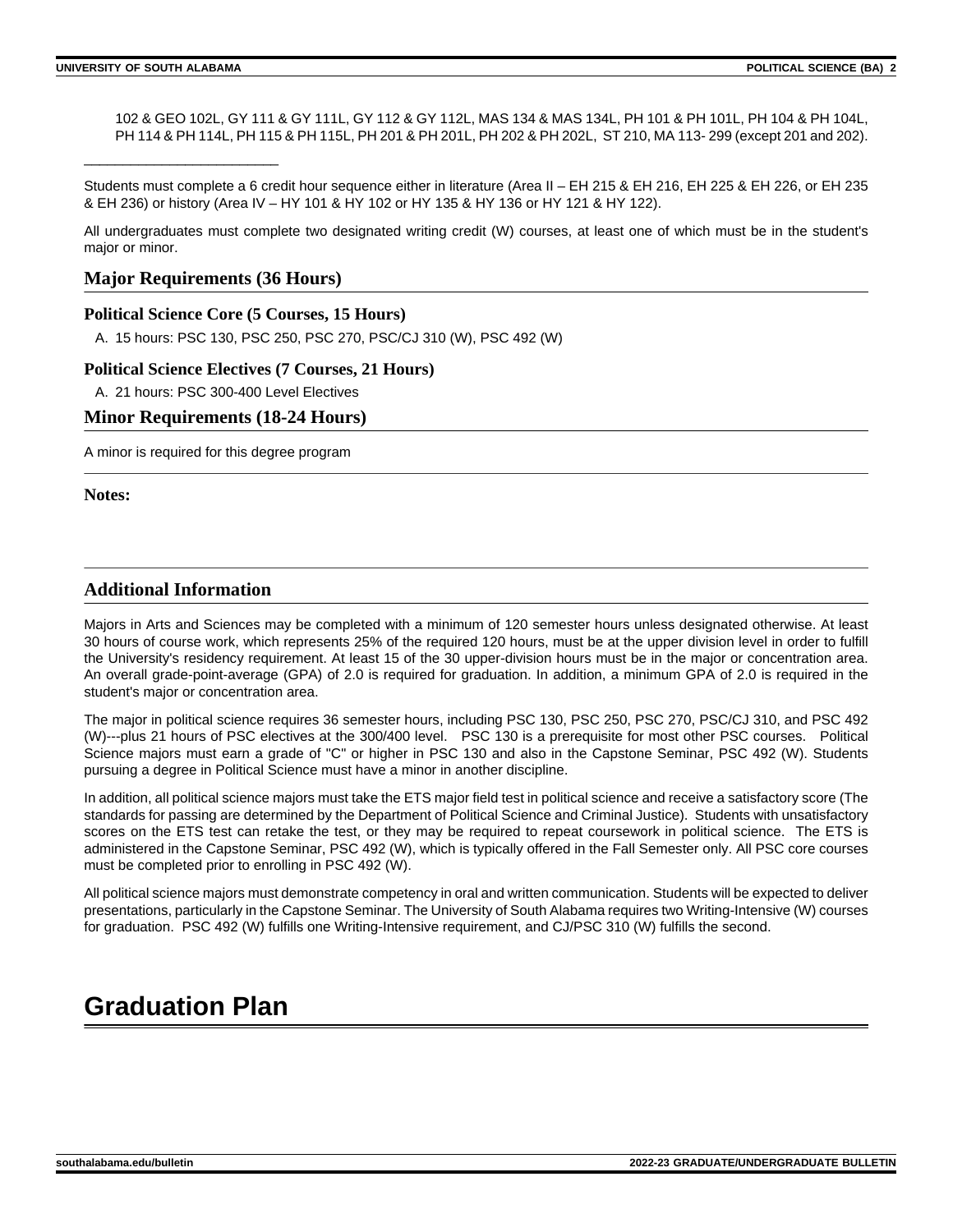## **Political Science (BA): (36 Total Hours)**

## **First Year - Fall Semester**

| <b>Course ID</b>                              | <b>Course Description</b>               | <b>Hours</b> |
|-----------------------------------------------|-----------------------------------------|--------------|
| <b>CAS 100</b>                                | First Year Experience-College Success   | 2            |
| EH 101                                        | Area I - Written Composition I          | 3            |
| Humanities/Fine Arts<br>Elective              | Area II                                 | 3            |
| History/Social/Behavioral<br>Science: PSC 130 | Area IV - Introduction to US Government | 3            |
| Natural Science with Lab<br>Elective          | Area III                                | 4            |
|                                               |                                         |              |
|                                               | <b>Total Hours</b>                      | 15           |

## **First Year - Spring Semester**

| <b>Course ID</b>                 | <b>Course Description</b>                                                                   | <b>Hours</b> |
|----------------------------------|---------------------------------------------------------------------------------------------|--------------|
| EH 102 or EH 105 Honors          | Area I - Written Composition II or Honors                                                   | 3            |
| Humanities/Fine Arts<br>Elective | Area II                                                                                     | 3            |
| PSC 250 or PSC 270               | <b>Comparative Politics or International Relations</b>                                      | 3            |
| CA 110                           | Area V - Public Speaking                                                                    | 3            |
| Math                             | Area III - MA 110, MA 112, MA 113, MA 115, MA 120, MA 125,<br>MA 227, MA 237, MA, or MA 238 | 3            |
|                                  |                                                                                             |              |
|                                  | <b>Total Hours</b>                                                                          | 15           |

## **Second Year - Fall Semester**

| <b>Course ID</b>                      | <b>Course Description</b>                              | <b>Hours</b> |
|---------------------------------------|--------------------------------------------------------|--------------|
| PSC 250 or PSC 270                    | <b>Comparative Politics or International Relations</b> | 3            |
| Natural Science with Lab<br>Elective  | Area III                                               | 4            |
| Foreign Language                      | Area V - Foreign Language Sequence Semester 1          | 3            |
| HY, Social/Behavioral<br>Science      | Area IV - HY 101, HY 102, HY 135, or HY 136            | 3            |
| Social/Behavioral Science<br>Elective | Area IV*                                               | 3            |
|                                       |                                                        |              |

Total Hours 16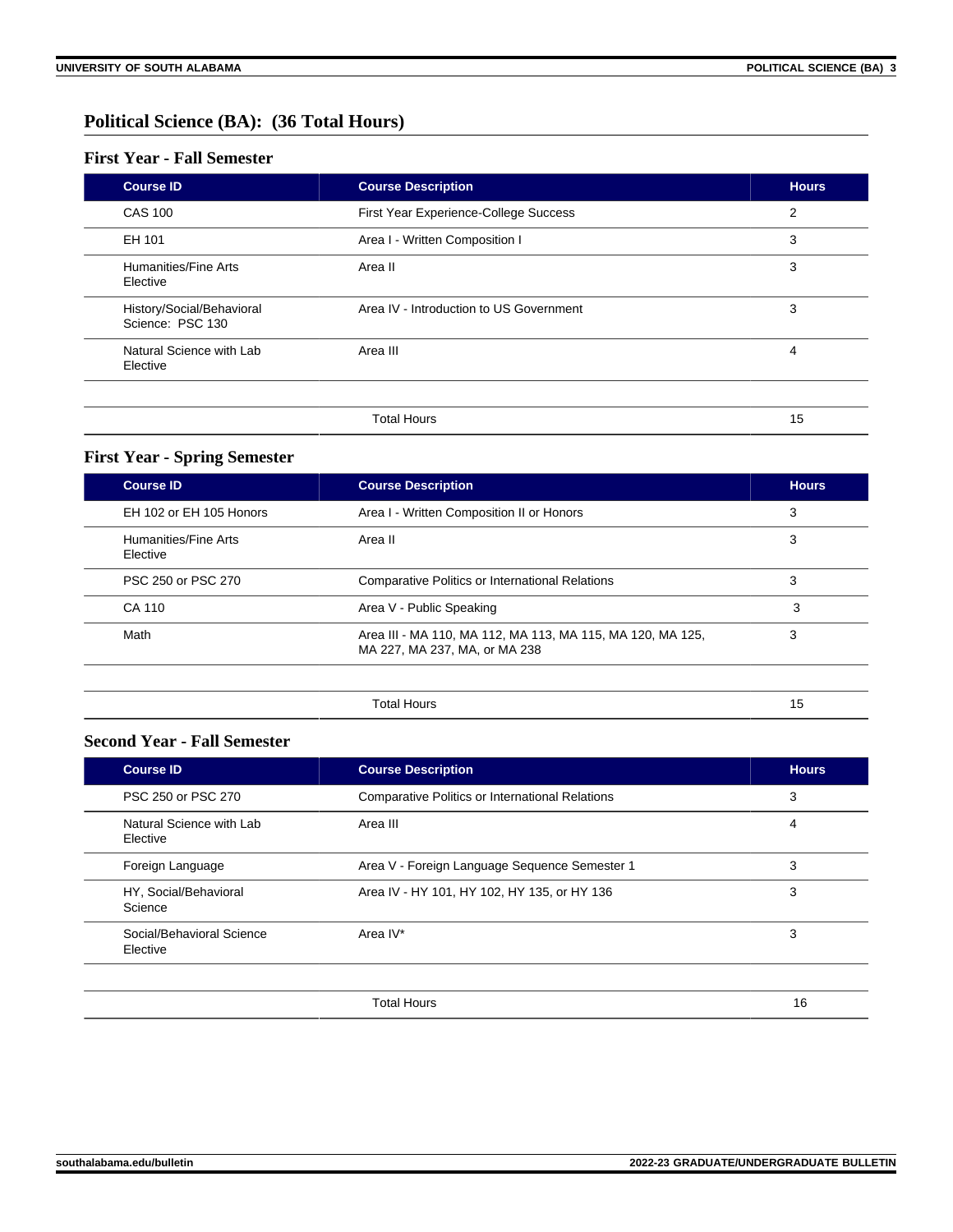## **Second Year - Spring Semester**

| <b>Course ID</b>                    | <b>Course Description</b>                                   | <b>Hours</b> |
|-------------------------------------|-------------------------------------------------------------|--------------|
| Humanities/Fine Arts:<br>Literature | Area II - EH 215, EH 216, EH 225, EH 226, EH 235, or EH 236 | 3            |
| Foreign Language                    | Area V - Foreign Language Sequence Semester 2               | 3            |
| PSC/CJ 310 (W)                      | Research Methods (W)                                        | 3            |
| <b>PSC Elective</b>                 | 300-400 Level Elective                                      | 3            |
| Minor                               | Minor course                                                | 3            |
|                                     |                                                             |              |
|                                     |                                                             |              |
|                                     |                                                             |              |
|                                     | <b>Total Hours</b>                                          | 15           |

## **Third Year - Fall Semester**

| <b>Course ID</b>                                | <b>Course Description</b>                           | <b>Hours</b> |
|-------------------------------------------------|-----------------------------------------------------|--------------|
| Natural Science with Lab or<br>Upper Level Math | Area V                                              | 4/3          |
| Literature or History<br>Sequence               | Area II or Area IV - Literature or History Sequence | 3            |
| Social/Behavioral Science<br>Elective           | Area IV                                             | 3            |
| <b>Political Science Elective</b>               | 300-400 Level PSC Elective                          | 3            |
| Minor                                           | <b>Minor Course</b>                                 | 3            |
|                                                 |                                                     |              |
|                                                 | <b>Total Hours</b>                                  | 16/15        |

## **Third Year - Spring Semester**

| <b>Course ID</b>                  | <b>Course Description</b>  | <b>Hours</b> |
|-----------------------------------|----------------------------|--------------|
| <b>Political Science Elective</b> | 300-400 Level PSC Elective | 3            |
| <b>Political Science Elective</b> | 300-400 Level PSC Elective | 3            |
| <b>Political Science Elective</b> | 300-400 Level PSC Elective | 3            |
| <b>Political Science Elective</b> | 300-400 Level PSC Elective | 3            |
| Minor                             | Minor course               | 3            |
|                                   |                            |              |

Total Hours 15

## **Fourth Year - Fall Semester**

| <b>Course ID</b> | <b>Course Description</b>   | <b>Hours</b> |
|------------------|-----------------------------|--------------|
| PSC 492 (W)      | Capstone Seminar in PSC (W) |              |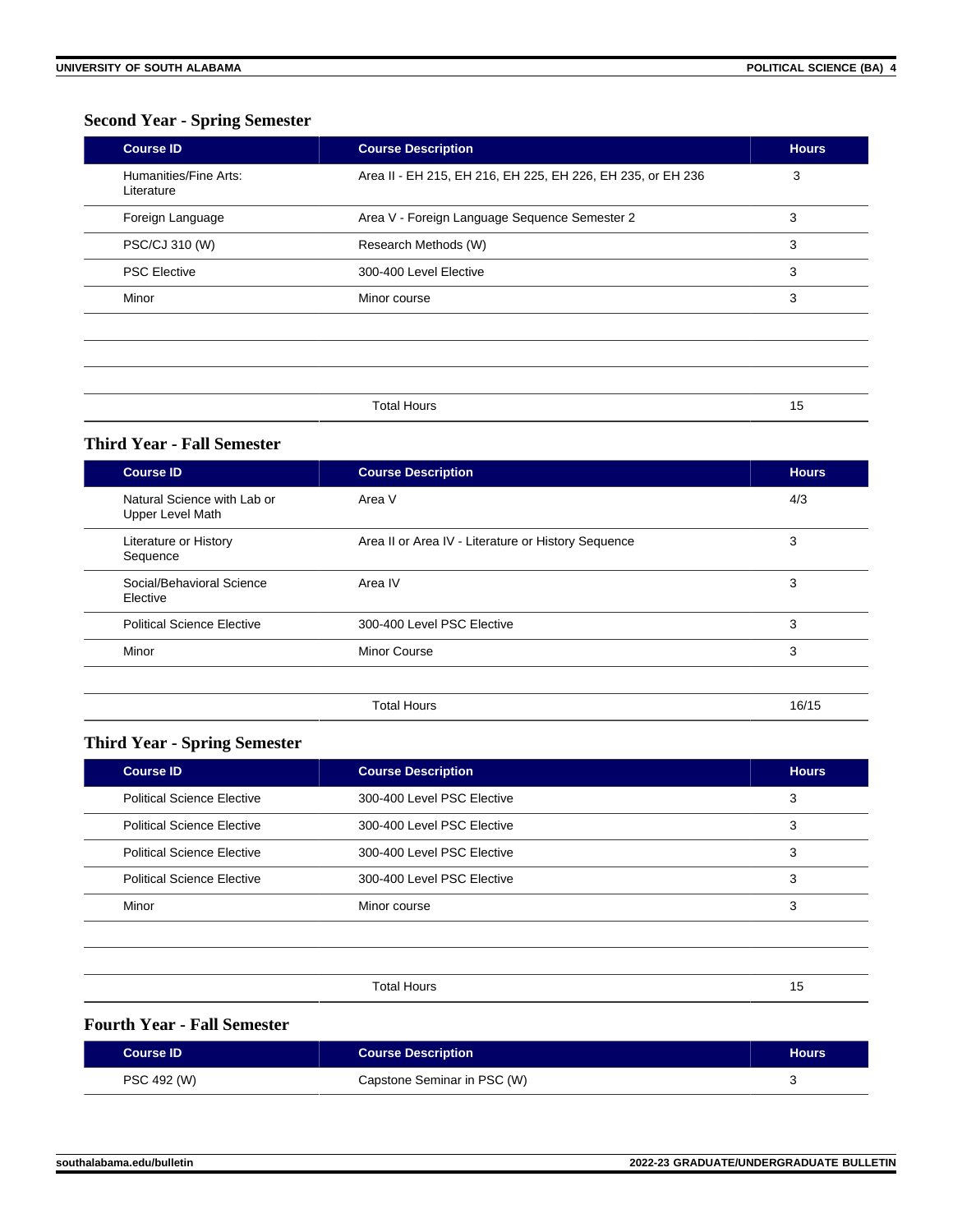| <b>Political Science Elective</b> | 300-400 Level PSC Elective | ົ<br>د، |
|-----------------------------------|----------------------------|---------|
| Minor                             | Minor course               | ົ<br>J  |
| Minor                             | Minor course               | ◠<br>J  |
| Minor                             | Minor course               | 3       |
|                                   |                            |         |
|                                   | <b>Total Hours</b>         | 15      |

### **Fourth Year - Spring Semester**

| <b>Course ID</b> | <b>Course Description</b>           | <b>Hours</b> |
|------------------|-------------------------------------|--------------|
| Minor            | Minor course                        | 3            |
| Elective         | Course in Major, Minor, or Elective | 3            |
| Elective         | Course in Major, Minor, or Elective | 3            |
| Elective         | Course in Major, Minor, or Elective | 3            |
| Elective         | Course in Major, Minor, or Elective | 3/2          |
|                  |                                     |              |

Total Hours 15/14

**Notes**

\*CJ 105 recommended

## **Department Information**

[Department of Political Science and Criminal Justice website](https://www.southalabama.edu/poliscie/) <https://www.southalabama.edu/colleges/artsandsci/pscj/>

## **Undergraduate Studies**

The courses offered in the Department of Political Science and Criminal Justice are designed to achieve three important objectives:

- 1. To provide a broad and comprehensive education with exceptional social science training---promoting critical thinking, analytic, oral communication, and writing skills.
- 2. To help students advance toward professional careers in a diversity of fields including law enforcement; education; government; law; corrections; public policy; business; journalism; NGOs and non-profits; and more.
- 3. To prepare students to be leaders in their communities and to seize meaningful opportunities to effect positive changes locally, nationally, and globally.

### **Criminal Justice**

The curriculum in Criminal Justice provides students interested in law enforcement, criminal law, corrections, and the criminal court system with a broad educational background emphasizing social science and the University's general education skills of critical thinking, writing, communication, and analysis. Students in the department acquire knowledge of the criminal justice field. The program addresses issues relating to the entire criminal justice system, from the nature of crime and delinquency to society's varied responses to crime. Such a focus includes the organization and operation of each of the components in the field.

### **Political Science**

Political Science is a broad discipline that includes studies of governments, politics, and policies. Political scientists may focus on political behavior, decision making, processes, institutions, and public policies. Inquiry in political science addresses the domestic